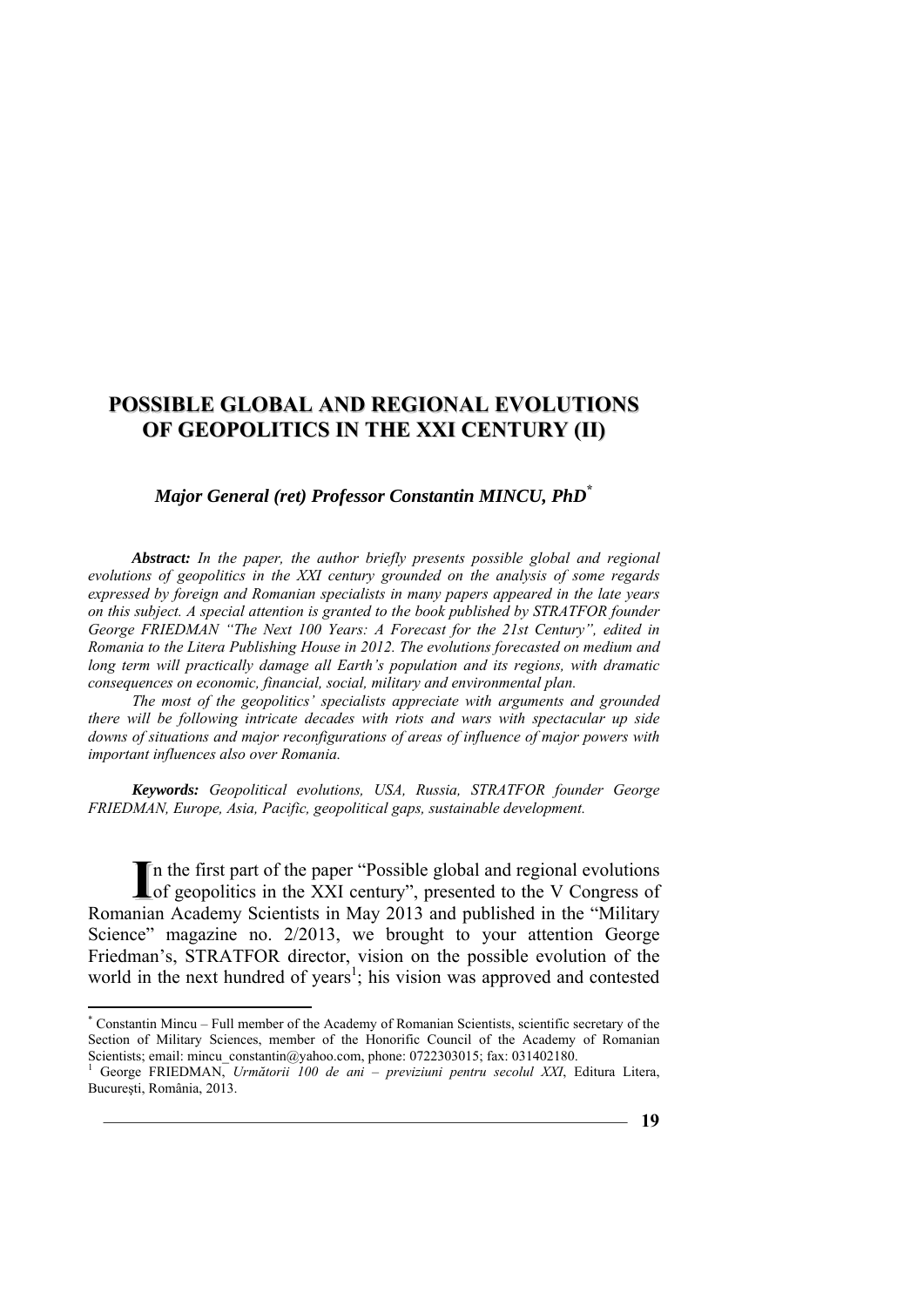in the same time by many foreign and Romanian geo-politicians and geostrategists.

In the Military Science Section framework there were also presented critics over George Friedman's paper, the main disagreement elements were as follows:

- **The author represents** much too aggressive the regards of the American power centres (President, Parliament, Govern, Pentagon, Secret Service, etc.) and, therefore, considered to be subjective;

- It is impossible to make so detailed forecasts about the world evolution in the following 100 years;

- The economic, demographic and informational issues are approached without an adequate scientific support;

- It is over-evaluated the American military power, particularly, the Navy power;

- In the approach of the so-called "geopolitical gaps" there are mainly exposed the will of the North-American power;

- The author does not use in the book an scientific apparatus and does not indicate a bibliographical list from which to extract over regards.

Without being an unlimited supporter of STRATFOR director we must show for a balanced opinion to also quote some pro arguments for "The Next 100 years. A forecast for the  $21<sup>st</sup>$  century" book:

George FRIEDMAN is not just a usual person but an American politologist, the founder and general director of STRATFOR, private agency for geopolitical analysis, really taken seriously by the American power structures and also by many foreign governs from important countries (the United Kingdom, France, Germany, Japan, China, Russia, etc.). Even the Romanian governors, in their rational moments, appeal to his expertise and efforts. It is known he visited Romania twice in the last three years and did important appreciations over the place and role of Romania in the Eastern Europe and the structures it is part in (NATO and EU);

Behind Friedman, tens of specialists, of his institute stand, great part of them coming from the American governmental and military apparatus with great deal of knowledge and experience in the complex issue of the contemporary world, in the geopolitical evolutions analysis and, why not to admit, with strong tidings Pentagon, CIA, FBI, NSA and other American power structures;

**20**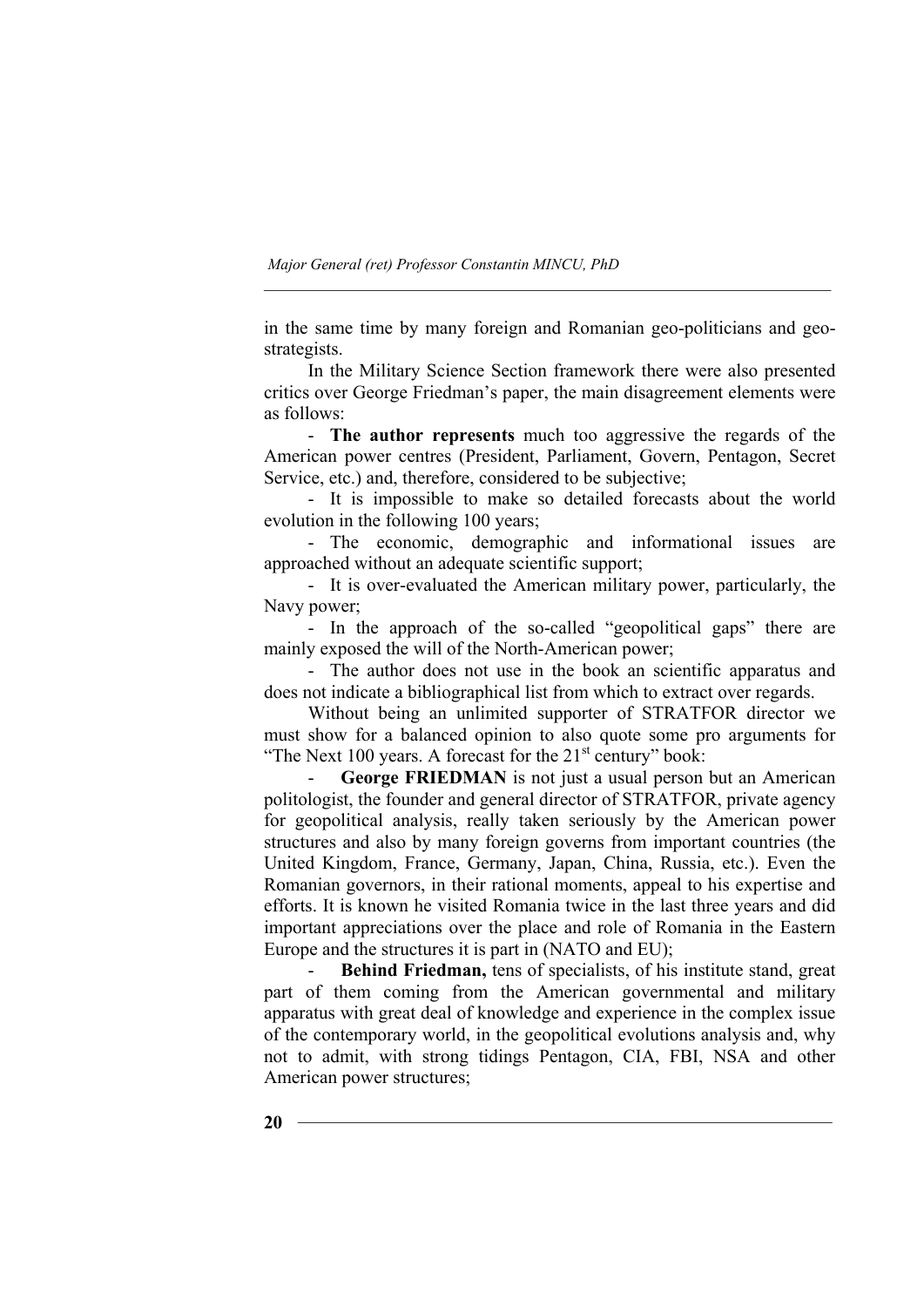- **We also must take into account** the analyses effectuated, on demand or not, by the American "think-tanks" are taken and compared in order to ground the medium and long term decisions (differently from some East-European countries way of doing things, which sooner or later became NATO members and "**ground**" their main decisions on conjectural and emotional considerations without appealing to those who, voluntarily, good lend a hand of help);

- **The scientific apparatus** missing in the book can be considered to be the entire database of information collected for many years at STRATFOR and the daily analysis work done on all the important events of the moment (there must be seen the STRATFOR bulletins and communications over Syria, Egipt, Afghanistan, Iran, Iraq, etc.).

**Many pro and against argumentations could be done,** but we stop here, leaving to the eventual critics to see from themselves and to identify the elements to sustain or speak against the assertions and predictions done in the analyzed paper.

A lend of help can come from the American historian competitors, as the Russians still consider themselves. Here I quote again the Russian politologist Dughin Alexandr, who, in a paper<sup>2</sup>, published also in Romania, expresses diametrically opposed regards. Some European, Chinese and Middle East countries' annalists have also contrary opinions but this is not surprising at all.

**Actually, also Romanian military and civilian authors** who published books, studies and articles of geopolitics and geo-strategy often had different perspectives over the future evolutions in the area, regional and global spaces. I believe is correct to recommend some valuable authors and papers from the selected bibliography, as follows:

- **Bădescu Ilie** – "Tratat de Geopolitică" ("Geopolitics Treatise")  $(2004)$ ;

- **Teodor Frunzeti** și Vladimir Zodian – "Enciclopedie politică și militară" ("Political and Military Encyclopaedia") (2007, 2009, 2011 and 2013);

- **Marian Vasile** – "Geopolitica și noile provocări ale secolului

 2 Dughin G. ALEXANDR, *Bazele geopoliticii – viitorul geopolitic al Rusiei,* Editura Euroasiatică, Bucureşti, România, 2003.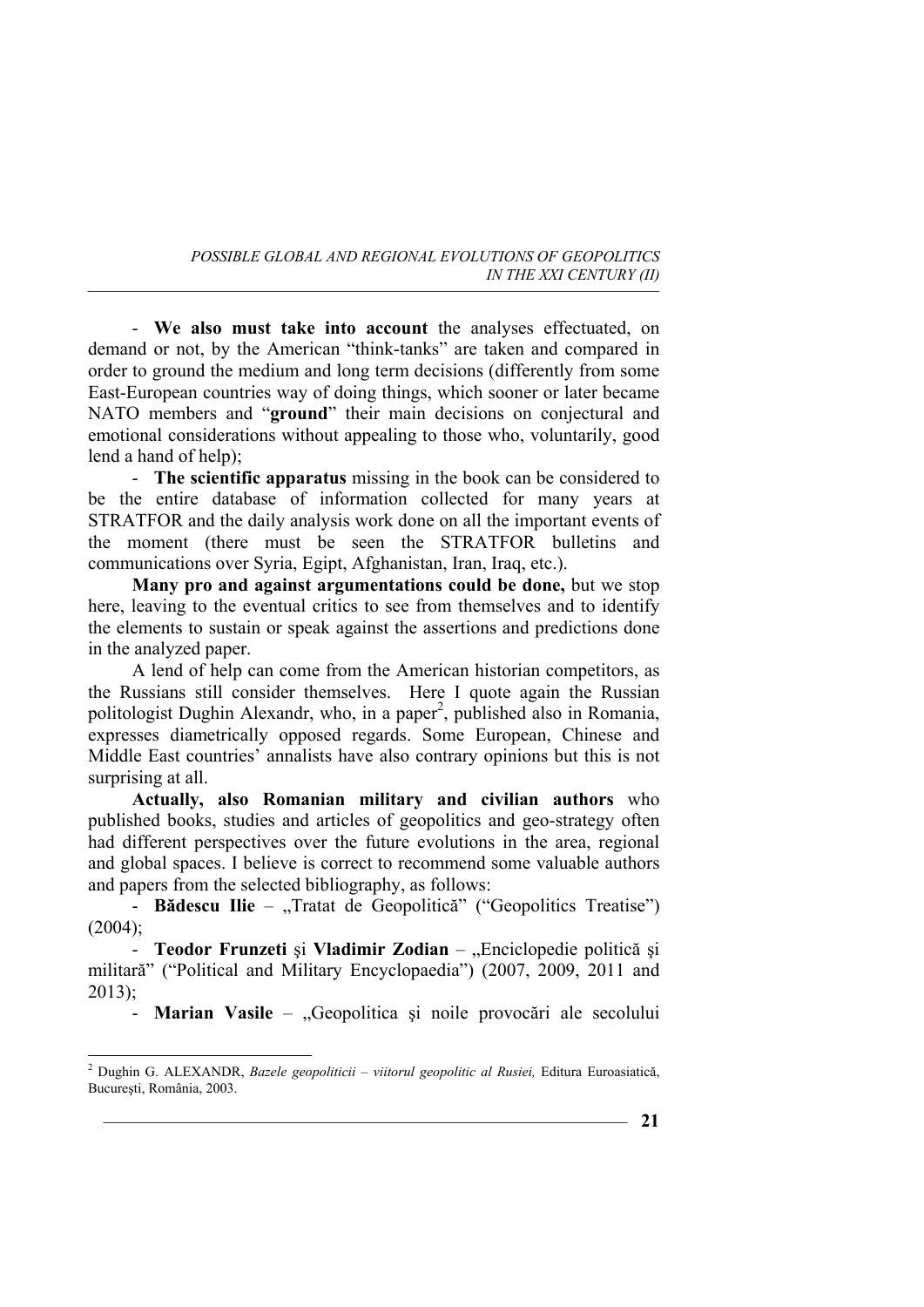XXI" ("Geopolitics and the New Challenges of the XXI Century") (2004);

- **Mureşan Mircea** şi **Văduva Gheorghe** – "Războiul viitorului, viitorul războiului" ("The Future War, the War Future") (2006);

- **Nicolaescu Gheorghe** – "Geopolitica securității" ("Security Geopolitics") (2010).

The number of prestigious authors is larger and the perspectives are very different therefore we consider a reader interested on these matters could study the papers considered important in order to compare and make his own opinion.

As we already shown in the Part I – already published -, the evolution forecasted for medium and long term will, practically, affect al the Earth population and regions with dramatic consequences on financial, social, military and environmental plans. Consequently, there can not be designed patterns of **sustainable development,** in the absence of calm, international climate, without ongoing wars or permanent threat with the use of force from the stronger international actors but G. Friedman's predictions do not leave space for silence, starting from the competition for resources, the demographic issues, the development of new technologies and the complexity of the new military systems (particularly of USA, Russia, China, the European countries NATO members, etc.)

But let's get back to the predictions.

#### **1. USA-JIHAD war**

**The author analyses** the motivations and debut of Islamic world confrontation with USA starting from religious, moral, economic, demographic and other nature considerations. He stands for, despite the quasi-general opinion, this "war" would not last for a hundred of years but is about to extinguish because Al-Qaeda organization did not reach its goals and the Islamic countries are strongly dismantled (and this happened more then on hundred years ago).

The events following 1991 (USSR collapse) released the nationalist forces including the Muslim from the Western Balkans and the ones from the whole South of USSR, forces willing to regain their identity and uncomfortable as part of the former Soviet Empire.

**USA-USSR confrontation** overlapped much the Soviet Union borders. **At the end of the Cold War,** the author considers, there were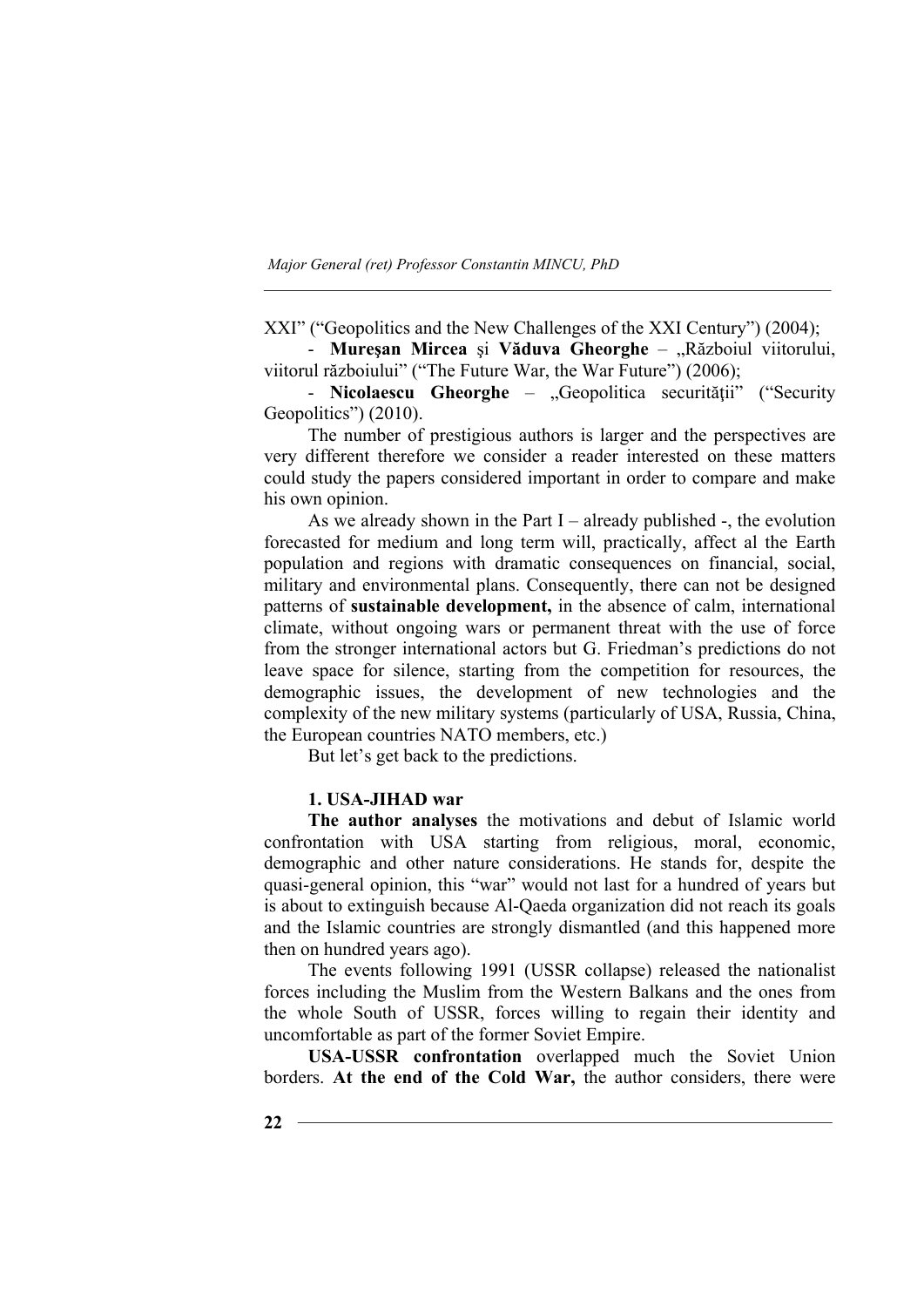**three sections** of the same border. There exists the European section**,**  stretching from Norway to the German-Czech border, then, the **Asian** one, from the Aleutians Islands, through Japan, to China, and the **third section, from the Northern Afghanistan to Yugoslavia.** When the Soviet Union collapsed, this late section was the most seriously damaged. Yugoslavia felt down first, but the chaos finally reached the whole length of the sector and swallowed even countries which were not adjacent to the frontline.

The region comprised between Yugoslavia, Afghanistan and Pakistan remained untouched along the Cold War. There existed isolated movements as when Iran became pro-American, Anti-American, but also Anti-Soviet, when the Russians invaded Afghanistan or along the Iraq-Iran war.

Once the soviets left, the region seriously destabilized. In great parts Muslim, it represents one of the three Muslim important regions of the world. We also have Northern Africa, the Muslim region from the South-Eastern Asia and the wide, multinational and distressed region stretching from Yugoslavia, to Afghanistan and further more, to South, to the Arabian Peninsula.

It is important to remember the demarcation line of the Cold War passed just by this Muslim region. The destabilization rapidly extended culminating with the problems generated by Afghanistan.

Following 70s the United States used the jihads for their own goals and then they must deal with the monster they created. The Soviet Union dismantling materialized in the destruction of the relations systems which maintained the region in certain order. With or without al-Qaeda, the Muslim entities from the former Soviet Union framework and from its South were about to become unstable and, the same as Yugoslavia, this instability was about, in a manner or another, the single world power, the United States. From the Ostrich border to the Hindu Kush, the region was disturbed, but the United States rushed to resettle the silence, their action resulting in mix results.

There is one more aspect of this situation which worth to be remarked, in the light of demographical trends are figuring as the internal anxieties of the Muslim world. The resistance of Islamic traditionalists to the changes of their habits, peculiarly as regards the status of women and the demographic changes constituted moving forces behind the regional instability. The fight between traditionalists and secularists destroyed the societies of the region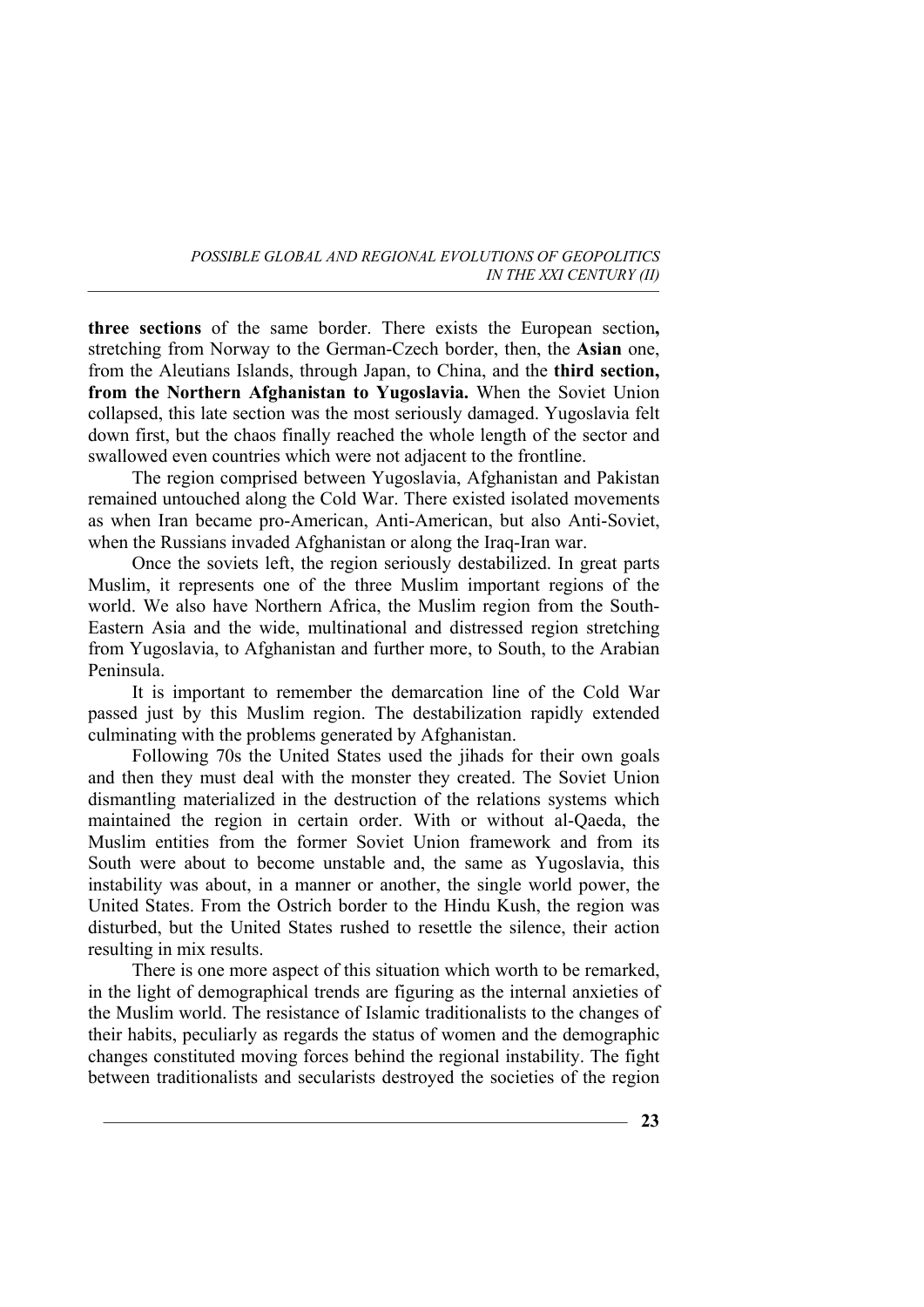and the United States of America were seen to be responsible for the increased secularization. It seems hard to believe but the changes in the structure of families, resistance to changes and 11 September are very strongly related.

From the largest geopolitical perspective, 11 September ended the period in-between the end of the Cold War and the start of the new era, the one of the war between USA and Jihad. The jihadists could not gain if by "gaining" is understood the Caliphate resettlement, an Islamist empire. The splits from the Islamic world were and are much too deep to be defeated and the United States of America were and are much powerful in order to be easily defeated.

At this moment, the American-Jihad conflict seems very powerful and its so overwhelming importance is still difficult to imagine it extinguishing just as simple. The annalists speak about a century of conflict which will dominate the world but with the twenty years perspective proposed by the author, a world still terrorized by an American-Jihad war even in 2020 is hard to be imagined.

In regard to the characteristics of the wars the USA could bear (including the Jihad), the American power adopted its military strategy taking into account in the most pragmatic manner by the real characteristics and power of the adversaries by developing adequate military capacities and without hesitation to use, no matter what president is at the White House.

**Without thorough in to deep the subject,** it is considered USA has five geopolitical goals which dominate **their military strategy:**

• Total domination of Northern America by the United States Armed Forces;

• The elimination of threats for the United States from the part of any power from the Western hemisphere (in special the Latin America);

• The total control of the maritime access ways toward the United States by the fleet, in order to prevent any possibility of invasion;

• The complete domination of world oceans in order to provide USA's physical safety and to guarantee the control over the international commercial network;

• The hindering of any maritime confrontation with other state.

The facts presented above help us to understand the Americans feedback to the Islamic attacks and not only. Systematically reaching the

**24**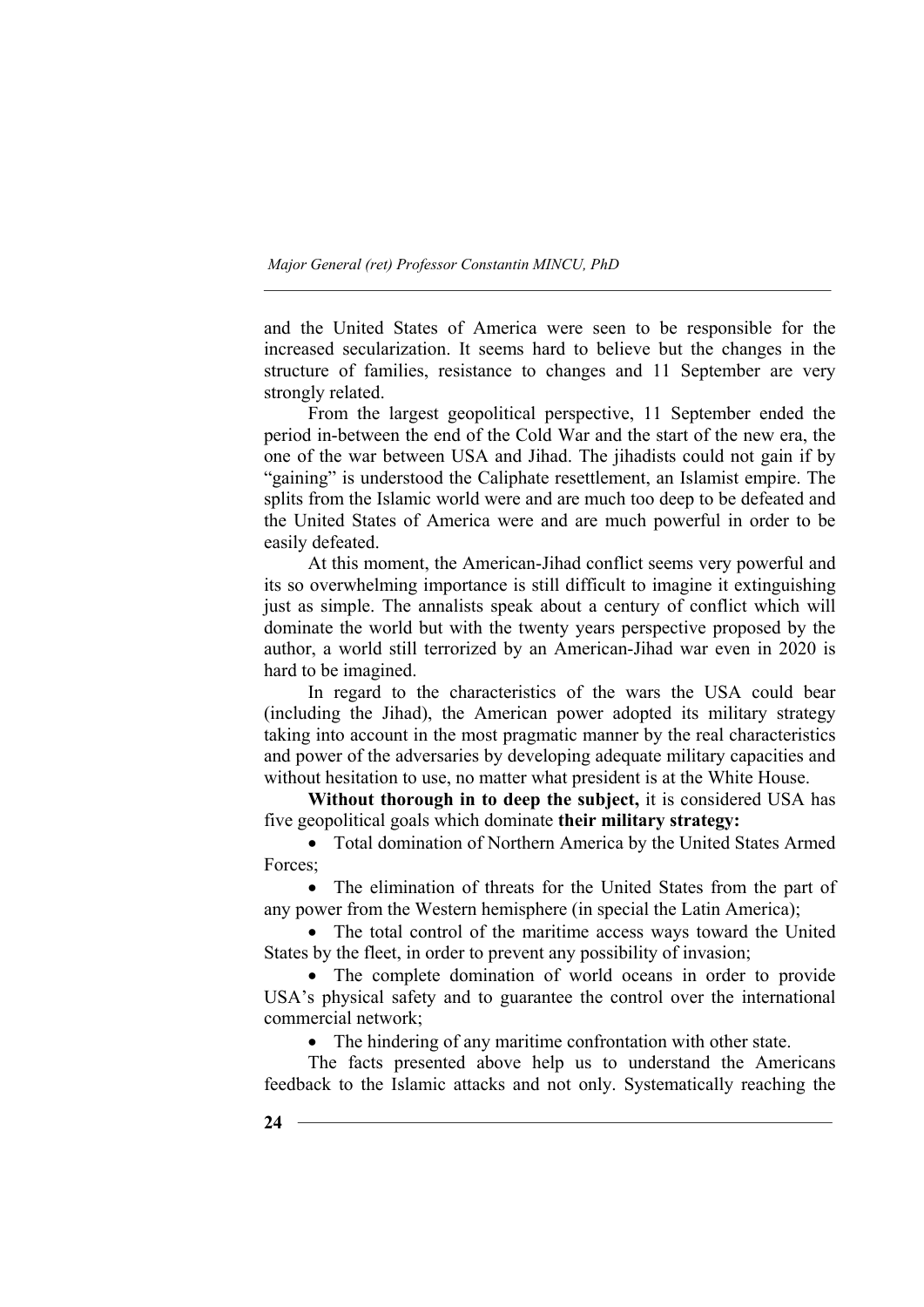proposed goals, the United States wanted and wants to inhibit the apparition of major power in Eurasia, power which threatens the American interests. The paradox is as follows: the goals of these interventions were never obtained – no matter what sustained the political rhetoric -, but to stop something. The United States of America wanted to hinder the stability in the regions wherein it would have been possible the apparition of a new power. The goal was not to stabilize but to destabilize and this explains the United States feedback to the Islamic earthquake – they wished to hinder the apparition of a great and powerful Islamic state.

As the war between USA and Jihad reaches to an end, the first resistance line against Islamises radicals will be the Muslim states themselves. They are the main targets of Al-Qaeda and indifferently they believe about Islam or about Occident, the Muslim states would not give up the power to Al-Qaeda. They will rather use their national power – their smartness and safety and their military intelligence – in order to crush Al-Qaeda.

**An Islamic world in chaos unable to unite means also the United States reached their aimed strategic goal.** 

## **2. Cultural wars, the demographic explosion and computers**

**G. FRIEDMAN, the author, as well as other specialists<sup>3</sup>, agrees the** cultural heritage and the traditions specific for different social groups still represent a playground of tensions and confrontation.

For example, Al-Qaeda fights by all means, inclusively terrorism, in order to assert some traditionalist perceptions about women and families. This regard is not insignificant issue of their program – it is the core of it.

Al-Qaeda perspective it is not specific just for Islam. Unique can be the point to which is ready to pull the strings of this group but the women and families theme is defining for the majority of the religions. The traditional Catholicism, the fundamentalist Protestantism, the Orthodox Judaism and different branches of Buddhism, all have similar attitudes. All these religions are split inside, the same as the societies. In the United States where there is speaking about "cultural wars", wherein the battlefield is the

 3 Huntington Samuel P., *Ciocnirea civilizaţiilor şi refacerea ordinii mondiale*, Editura Antet, Bucureşti, 2000.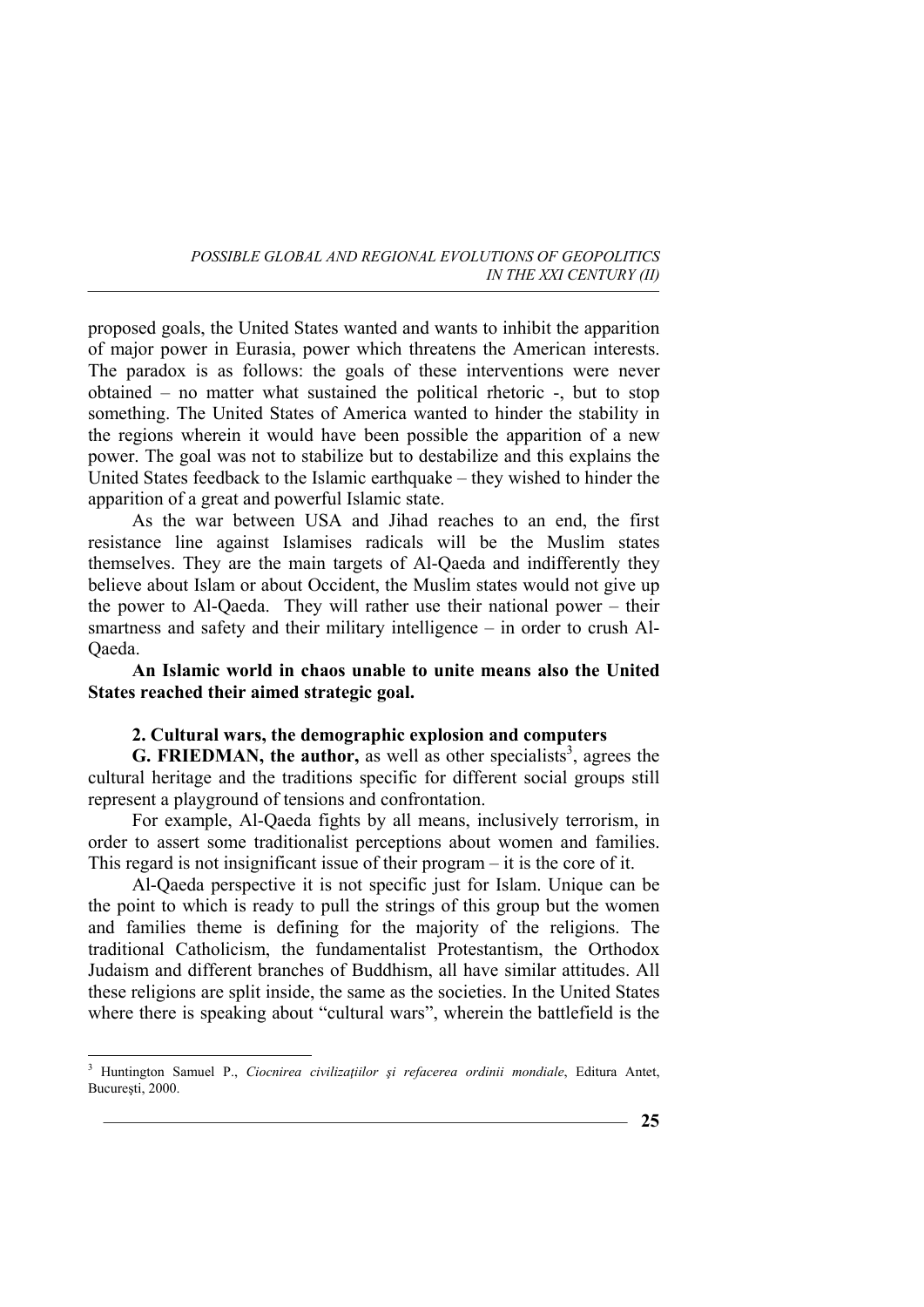family and its definition. All societies are shared between traditionalists and between the ones try to redefine family, women and sexuality.

This conflict will intensify in the XXI century, but the traditionalists lead a defence fight they will loose in the end. The reason is in the late 100 years, the human life structure itself – peculiarly the women's life – transformed and, consequently to it, the family structure. This already happened in Europe, United States and Japan and propagates in the rest of the world. These things will dismantle many societies, but, in the end, the family transformation can not be stopped.

This does not mean the transformation of the traditional family is a good or bad idea but is an unstoppable trend because the demographical realities of the world transform. The single major demographic change in the world in this moment **is the dramatic decline of birth rate** on global level. Women have each year, fewer children. This does not mean the demographical explosion since the last two centuries will stop but also the women will spend less time giving birth and raising children even their average life expectation is increasing.

## **Demographic burst**

In the last decades, it became clearer the world will confront to a serious demographic burst. The uncontrolled growth of population will bring the exhaustion of resources and destruction of the environment making impossible the sustainable development.

The great deal of people will need more resources as food, energy and goods which, at their turn, will lead to the increase of the global heat and many other ecological disasters. The premise of the population growth was accepted by the majority of specialists in the field.

G. Friedman appreciates by offering credible arguments this situation it is not actual anymore. Is already seen a change in the economic developed countries. Humans live more but because of the decrease in birth rate there are fewer young workers to take the place of the retired personnel who are increasing in numbers. Europe and Japan already confront to this situation, and the United States will follow very soon and still the population aging is just the beginning.

People presume while the population growth will diminish in Europe, the total population of the world will continue to grow uncontrolled given the great birth rate in the less developed countries. Actually, the author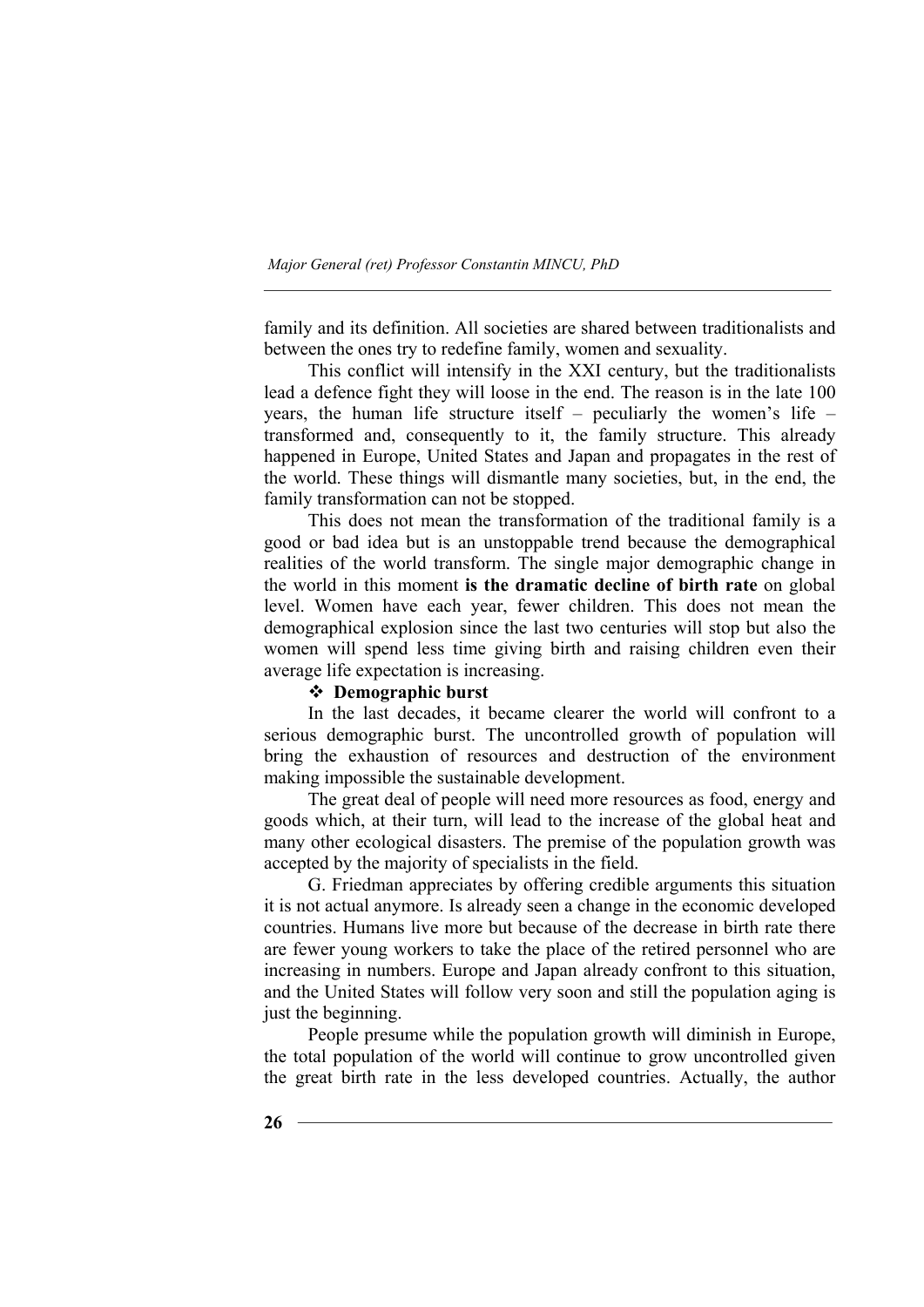appreciates the truth is slightly different. The birth rate decreases rapidly all over the world. The economic developed countries are on the edge of gap, but the rest of the world follows closely. These changes will be defining for the XXI century.

One of the most important and developed countries in the world, as Germany and Russia, will loose great percentage of population. At present, Europe population, took as a whole, is about 728 millions citizens. The United Nations forecasts in 2050 the numbers will go down to a value comprised between 557 and 653 millions, a remarkable decline. These numbers shows women will have average 1.6 children each, at present, the average being about 2.2 children. In today's Europe, the fertility rate per woman is only 1.4 children.

Traditionally, the population decrease brings the diminution of power. For Europe, exactly like this will stay the things. For other countries as the United States of America the maintenance of the population level or the discovery of some means to grow the population in decline will be essential if by this will depend the political, economic and military power in the next hundreds of years.

The historical analyses and the present analyses on areas and countries greatly strengthen the foregoing appreciations.

Grounded on statistical facts and reckoning done by UN specialists, but also by independent specialists, there is considered the critical number is an average of 2.1 children per women in order to maintain stable world population. Any diminution under the line leads to a decrease of population.

The United Nation forecast in the 2050 the fertility rate at global level will decrease to an average of 2.05 births a number under the critical one and some prognoses are going to 1.6children per woman, thus, until 2050 the population will stabilize, will dramatically decrease, with the involved consequences for the economy, social life, environment and in the end of the power gotten by the world states.

### **Computer and the American culture**

In the next period, the United States are interested in destroying the traditional social patterns what creates enough instability and gives the nation the maximum of space for manoeuvres. The American culture is a mix of bible and computer, traditional values and medical innovations but along demography, computer (we largely should understand by it the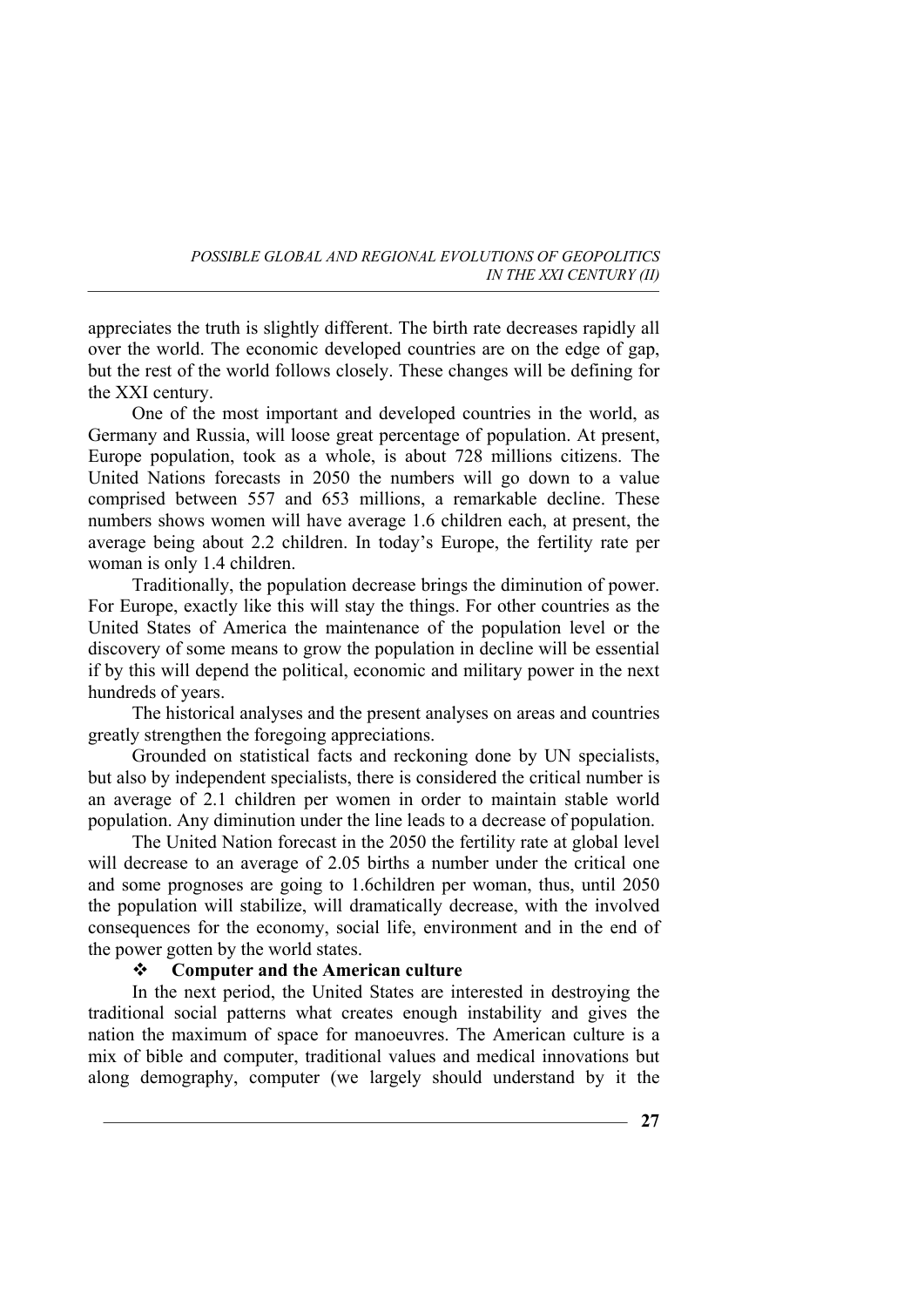informatics and informational systems) will reshape at it turn the American culture becoming the true fundament of American cultural hegemony. This thing is proved to be extremely important in the next 100 years.

The computer represents radical detachment of the former technology and as well as new way to understand the reason. The goal of a computer is the manipulation of quantitative data, meaning numbers. As machine for data manipulation, computer represents single technology. but, while any information – music, film and written words – to numbers, this is, also, an unique method to perceive the reason.

**The American culture** preceded the American digitization. **The philosophic concept of pragmatism was built around some enounces as**  the one of Charles Pierce, one of the pragmatism founders: "In order to resettle the interest of an intellectual conception, there must be settled what practical consequences can necessarily result from that conception truth and these consequences total will constitute the whole understanding of conception". By all means, the significance of an idea consists in its practical consequences. An idea without the practical consequences is without sense. The whole notion of contemplative reason as goal itself is excluded.

**The American pragmatism** represented an attack to the European metaphysic considered to be impracticable. The American culture was and is obsessed by the practical utility and metaphysics defying. Computer and its language are perfect manifestations of pragmatism notions of reason. The only standard is the functionality. The idea a series of codes could be appreciated not for its utility but for its beauty is unimaginable.

Namely, the American culture is not focused on terms as truth or beauty. In exchange, it values the job done until the end without being too much interested by its importance.

Thus, we reach to the central truth of the American culture and to the enormous moving force. The American culture can be accused it raised the practical facts over all the other forms of truth. The accusation is available but does not evaluate the power of this simplification of works. The history itself appeared from the practical value.

If we try to discover the essence of the American culture, it consists not only in pragmatism as philosophy, but also in computer as materialization of pragmatism. Nothing represents the American culture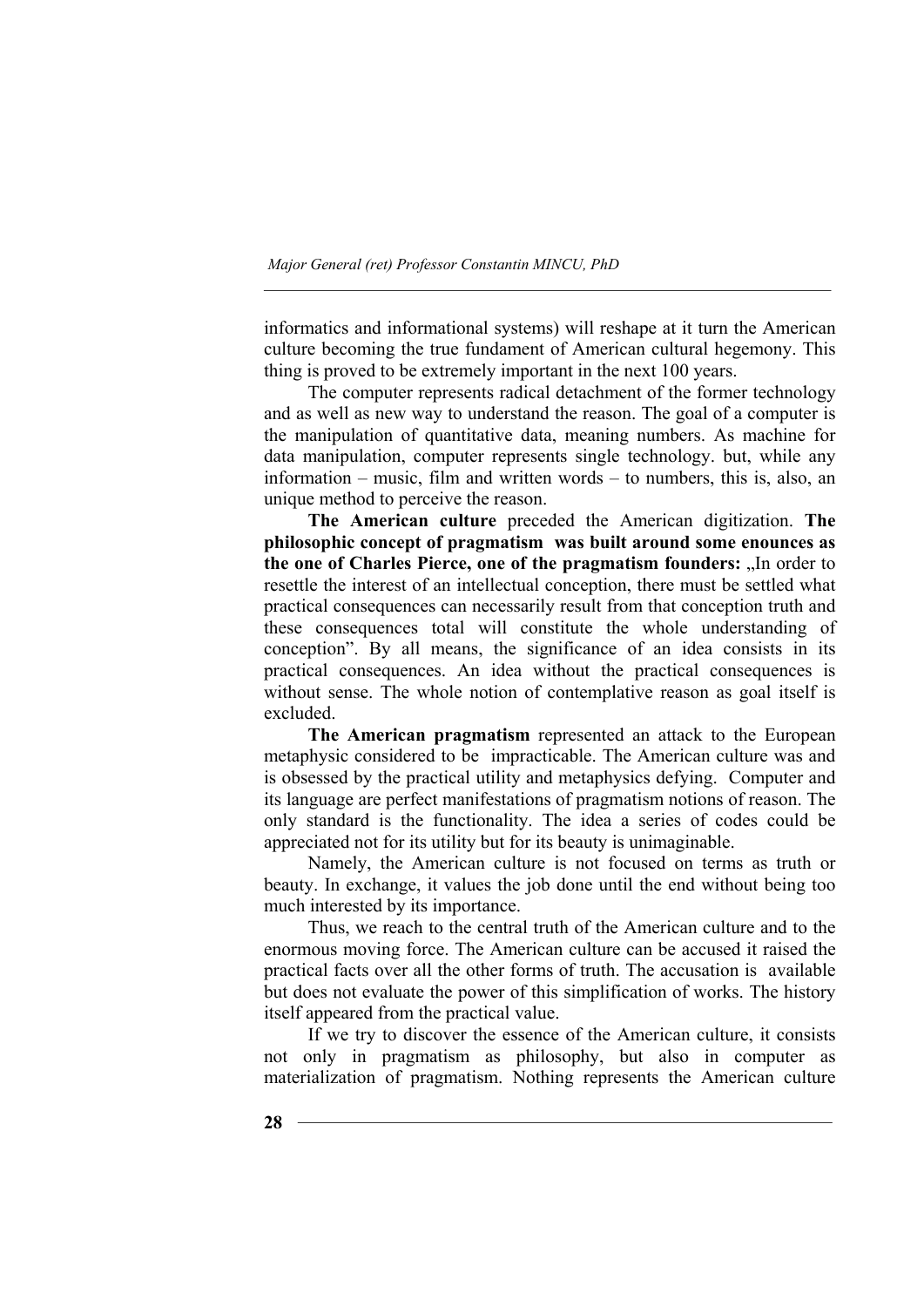better then the computer and nothing transformed the world faster and deeper than the computer invention. Computer, more than the automobile or Coca Cola, represents the single manifestation of the American concept of reason and reality.

The United States are imitated by social and technological perspectives and condemned by political perspective. They are placed on the ideological fault of the international system. As the population decreases following the reproductive patterns changes, the United States becomes the centre of the way of social life radically redefined. You cannot have modern economy without computers and corporations you must know English, the language of computers. Those who want to oppose to the liberalization trend must stoically avoid the American pattern of living and thinking. The ones who do not adopt the American pattern cannot have a modern economy. This grants power to America and permanently tilts its critics.

Old institutions decayed and new ones do not yet appeared. In the XXI century, there will be a period wherein there will appear the first attempts to create new institutions, moral systems and practices. the First part of XXI century will be marked by intense religious conflicts. There will be interesting to notice the spontaneous apparition of stable, non-monogamy social patterns.

## **3. New lines of demarcation**

Where there will hit the next earthquake and which will be characterized? This ask himself the author of paper "The next 100 years". In order to answer to this question we must analyze **the geopolitical gaps of XXI century.** As for geology, there are many such gaps. Without pushing the analogy too far, we must identify the active gaps to identify regions where the frictions can provoke conflicts. As the attention granted to the Islamic world decrees in intensity, Which will be the next point of instability at the international level in the next period?

In the world, today exist **five areas perceived as potential candidates** (it is desirable to have ahead a coloured political map of the world when we analyze these gaps). **Firstly,** the Pacific basin is very important. Now and in the future is presumed the United States Fleet dominates the Pacific. The Asian area of Pacific is entirely composed by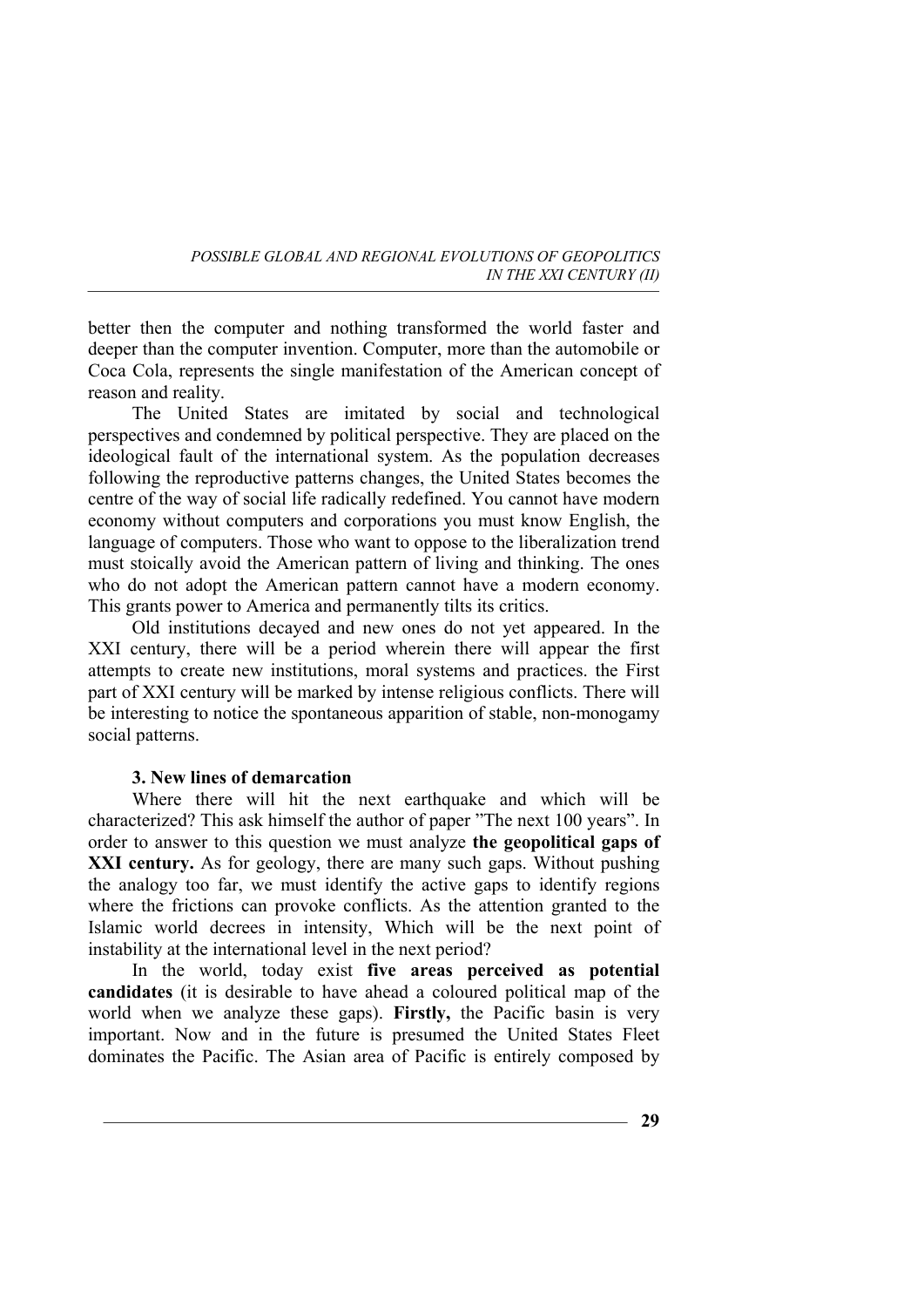commercial countries dependent by the access to ocean, therefore dependent by the United States.

Two of them - China and Japan - are great powers which theoretical could oppose to the USA hegemony. The United States and Japan fought between 1941 and 1945 for the Pacific basin and the issue does not seem to be solved until present.

**Secondly,** we must not forget the Eurasia future after the Soviet Union collapse. Since 1991 the region fragmented and decayed. The Soviet Union successor, Russia, went out from this period with new trust in itself. Still, Russia is situated in a geopolitical position easy to attack. If it will not succeed to create a sphere of influence, the Russian Federation can fragment itself. On the other hand, the creation of such spheres of influence can generate conflicts with the United States and Europe.

**Thirdly,** there exist doubts as regard the European space. For five centuries, Europe was the scene of many wars. In the late 60 years, it was occupied or tried to create an union to stop a new war. And still, Europe can enter in a situation when it should comply with Russia's rebirth, United States boldness or own internal tensions. The Pandora box is not opened yet.

**Fourthly**, let us not forget about the Islamic world. It is not instability worrying here but the possibility of a state apparition which no matter the ideology could form the fundament of a coalition. If we see the problem from historical perspective, Turkey was the greatest successful centre of the Muslim world. Which is its and the rest of the Muslim world future? We will see it, or perhaps our successors.

**Fifthly and in last turn,** we must take into consideration the issue of Mexican-American relations issue. Normally, Mexico statute should not come up to the level of a force to shake the world but its placement in Northern America could do this thing possible no matter is own power. As country with the fifteenth as size in the world, Mexico should not be underestimated either for its own merits. Mexico has old, historical issues to solve with the United State and along this century can appear social forces which can escape from any govern control.

In order to point out the events which are about to take place in the future, we should analyze, as follows, which of these events have chances to produce and in which order. A gap not necessarily bring with itself an earthquake. **The gaps can exist for millenniums provoking just soft,**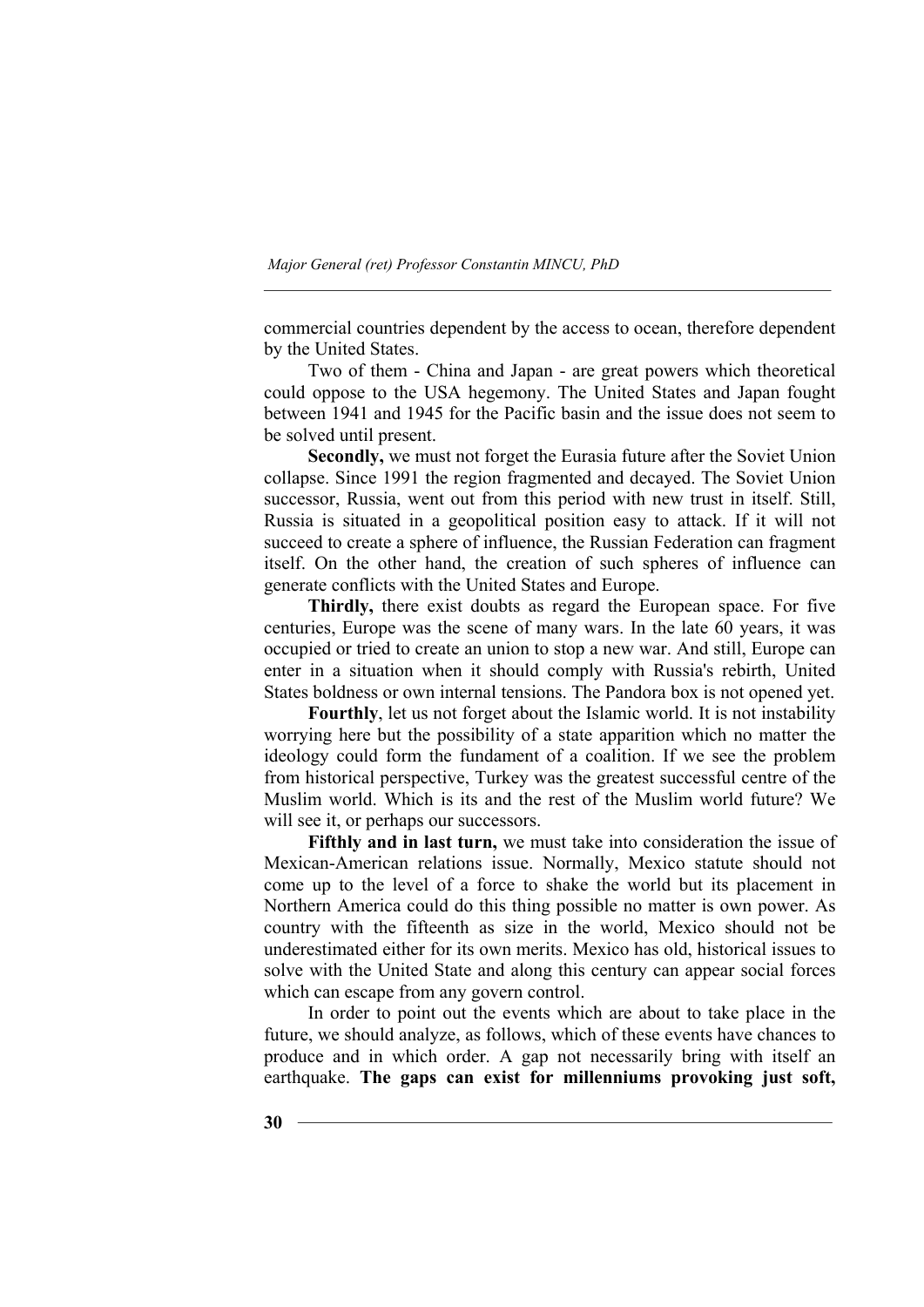## **occasional movements. Still, with such deep gaps, a conflict in the XXI century seems almost unavoidable.**

For the start, regarding also the possible negative influences over Romania, we will approach Europe's problems leaving the possible continuations to the other geopolitical gaps.

## **Europe**

**From the Baltic countries** to the border with **Romania** is laying a region characterized by unsafe borders and frequent conflicts. In North there is a long and narrow field which lays from the Pyrenees to Sankt Petersburg. Here were fought the great battles of Europe. This is the way taken by Napoleon, but also Hitler when he invaded Russia. There exist few natural barriers. After the World War II, on this way the Russians went to the core of Western Germany. Today, withdrawn to East but they must turn back and install as much to the West. This means the Baltic states and Polaand represent, as in the past, issues Russia should confront.

Defining the limits of Russia influence will proved to be controversial matter. The United States and the former soviet sphere would not want to go much further. The last thing the Baltic states wish is to enter again under Russian domination. Neither the states situated to the South of North-European Champ in the Carpathians do not wish for this thing. The former Soviet satellites - particularly **Poland, Hungary** and **Romania** know the return of Russian powers to their border would mean a threat against the national security. As these countries are NATO members now, their interests are also Europeans and United States interests. It still remains opened the question: Where will be drawn the demarcation line in West? A question which was always thought along the history and it was keychallenge in Europe along the late 100 years.

**Russia will not become world power** in the next decade, but it can only choose to become major regional power. The Russian-European border remains one of the gaps with enough high potential of confrontation.

Also today, **Europe** is in full process of reorganization following the loss of the empire and two devastating global wars; it is about to be seen if this reorganization will be done in peace. Europe will not regain its empire but we must analyze if we can live with the certitude the intra-European wars are over. The core matter of this issue remains the question if Europe is an extinguished or just latent volcano. The European Union has total GDP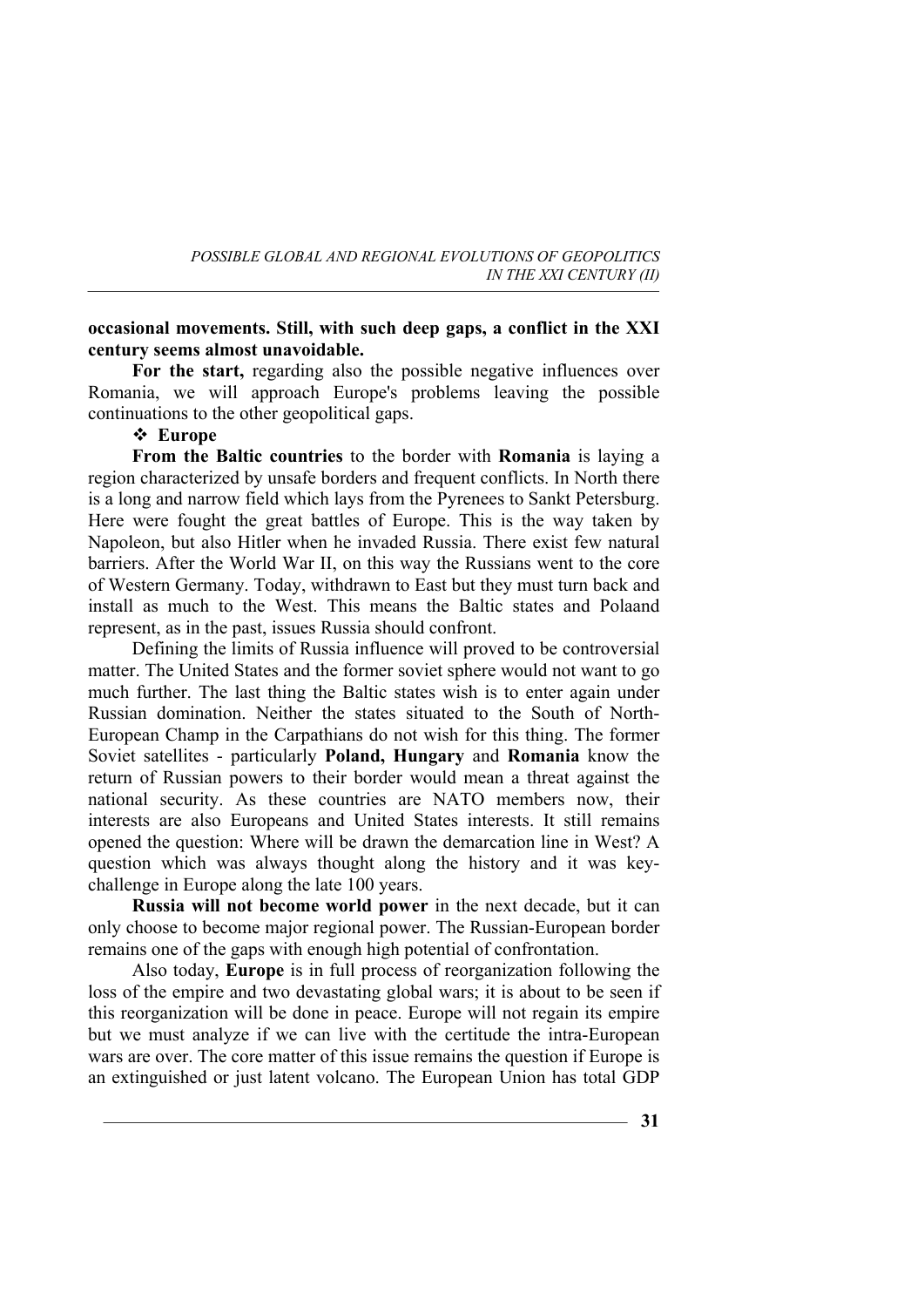over 14 trillion dollars, one trillion more than the United States. It is possible such rich region - with great diversity of wealth - to remain immune to conflict but nobody can guarantee this.

We cannot speak about Europe as single entity, because it is not, despite the European Union existence. Europe is conditioned by a series of sovereign states dominated by own elations. There exist general entity called Europe but is more reasonable to stop thinking to it as to an Europe, but as to **three Europe** (we exclude from this list Russia and the states of former Soviet Union – although they are European from geographical perspective have different dynamic from Europe):

• **Atlantic Europe:** the states with direct access to Atlantic and the Northern seas, the former great imperial powers along the late 500 years;

• **Central Europe:** essentially, Germany and Italy, which did not exist until the end of the XIX century as modern states. Their will for affirmation of national interests triggered the both world wars from XX century.

• **Eastern Europe:** the existent states between the Baltic region and Black Sea, which were occupied by Soviet troops in the World War II and developed recent national identities, following this experience.

**In the 50s, to NATO creation**, there were settled the grounds for the European Economic Community. The European Union, which born from EEC, is still a schizoid entity. Its main goal is to create a world European economy leaving the sovereignty in the hands of each nation.

Consequently, it is seen as foreword to a federation of European states wherein a central European govern with professional parliament and administration will govern a Federal Europe wherein the national sovereignty will be limited to the local problems, and the foreign defence and policy remain in the hands of the central power.

Europe did not reach this goal. It created a free area and own currency which some members of the free area use and others not. It does not succeeded to ground some political constitution leaving each nation to be its own sovereign - thus, it never created a policy of unique defence. This, as it is coordinated, it is in NATO's hand and not all NATO members are also EU members (as the United States). Following the Soviet Union, just certain independent states from Eastern Europe were admitted in EU and NATO.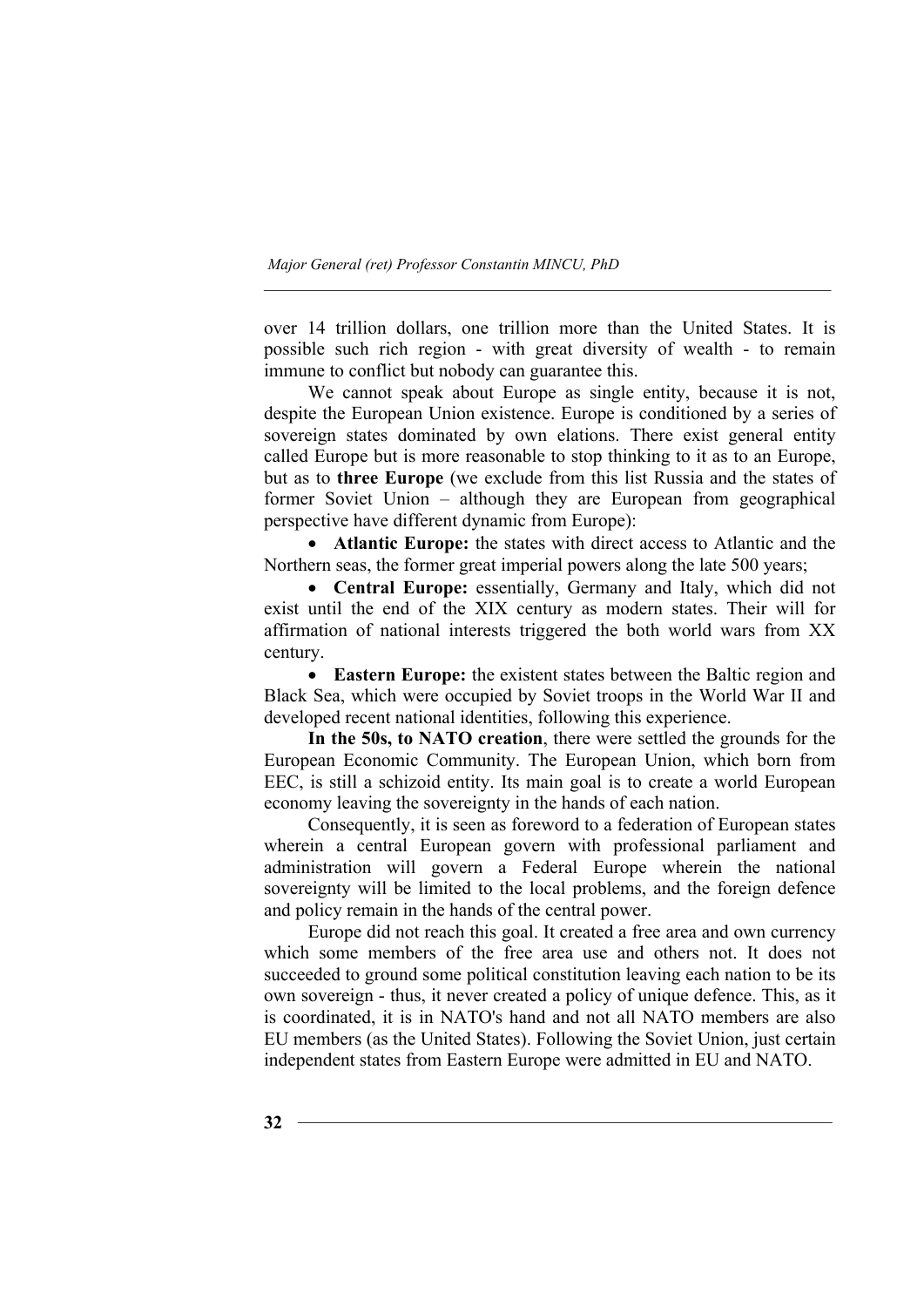Briefly, Europe following the Cold War is characterized by true chaos. The institutional relations extremely complex and ambiguous were created seem impossible to explain. Given the Europe history, such confusions will normally lead to war. But Europe excepting the former Yugoslavia does not have the energy needed for a new conflagration, either appetite for instability and, surely, either will for new conflicts. Although, under EU cover, the old European nationalism continues to affirm but slowly.

Therefore, it would be naive to speak about Europe as about single entity as the United States or China. Europe is a bunch of states still unrecovered after the shock of World War II, Cold War, and lost of the empires. These states are extremely closed organising their geopolitical actions from the individual interests perspective.

**Russia** is the closest military threat for Europe. This is not interested by Europe conquest but the reinstalment of its control over the former Soviet Union. From Russia's perspective, we can speak about reasonable attempt to settle minimum spheres of influence but also an essential measure of defence. Still, such measure is considered defensive immediately damaging the three Baltic states which are at present NATO and EU members.

It is clear **the Eastern Europe** wants to stop a reaffirmation of Russia. The true problem is what the rest of Europe would do - and particularly what Germany would do. It is a problem of complex political analysis hard to solve. There are circulated many scenarios, from which result the Eastern Europe would have to suffer.

Internally, Europe is inert, still numbed by the shock of the suffered losses. But, the extern forces as the Islamic immigration or Russia's trials to rebuild its empire could return to life the old gap, in many ways.

This material's author intention is to continue with other two parts (III and IV) which will be published if is possible in the Military Science magazine approaching selectively and critically also other aspects of the "The next 100 years - A Forecast for XXI century" paper.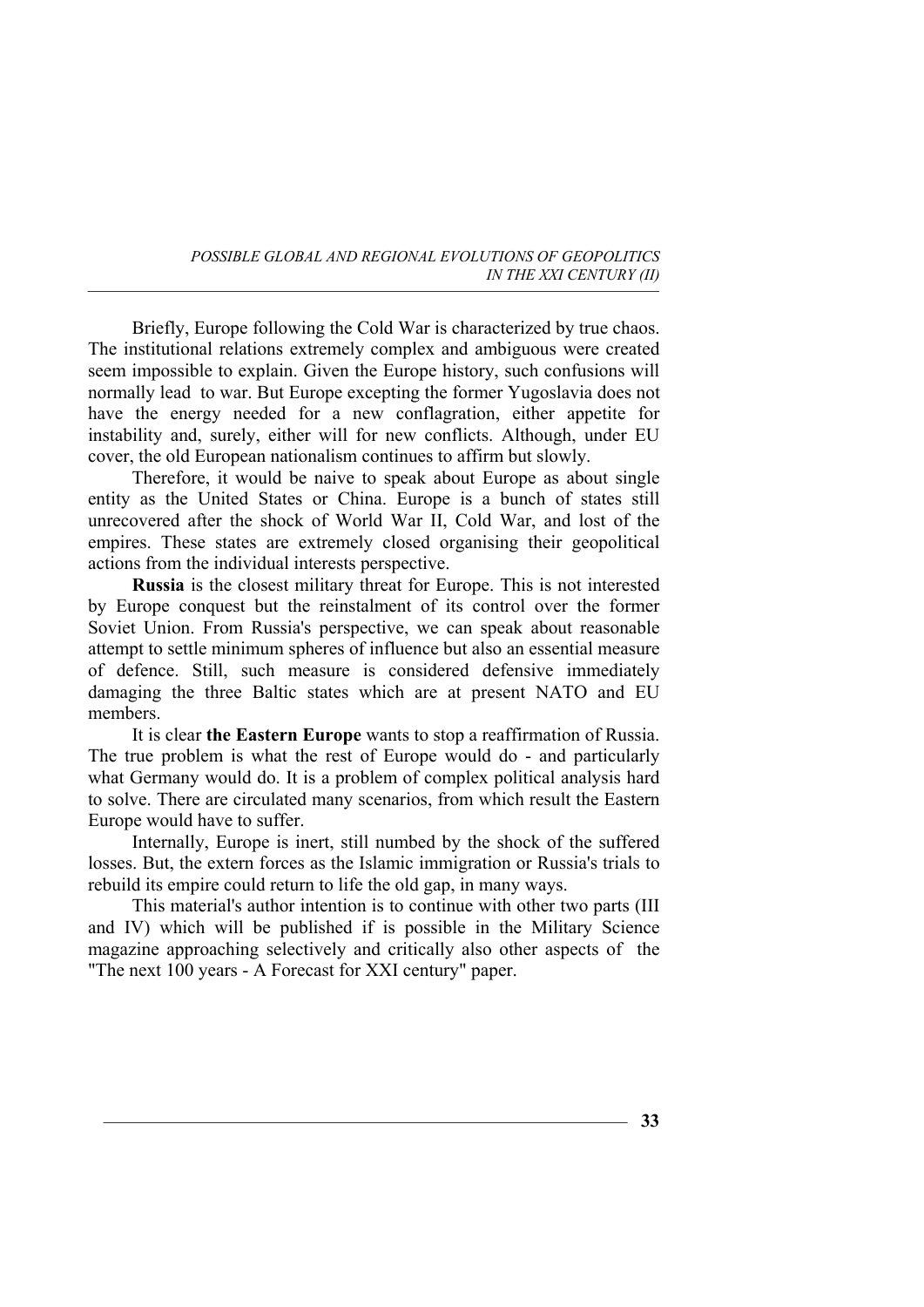

- Amipur Katajun, Beeman William O., Etheshami Anoushirvan, Halliday Fred, Hourcade Bernard, Kapiszewski Andrzej, Posch Walter, Reissner Johannes, *Irannian Challenges*, publicat de Institutul Uniunii Europene pentru Studii de Securitate, 2006.
- Bădescu Ilie, *Tratat de geopolitică*, Editura "Mica Valahie", 2004.
- Brzezinski Zbigniew, *Marea dilemă a domina sau a conduce*, Editura Scripto, Bucureşti, 2005.

Brzezinski Zbigniew, *Triada geostrategică. Convieţuirea cu China, Europa, Rusia*, Editura "Historia", București, 2000.

Buzan Barry, Waver Ole, Wilde Juan de (1998) "Security A New *Framework For Analysis*", Boulder, Londra, Lynne Rienner Publishers, 2-3.

Chauprade Aymeric; Thual, Francois, *Dicţionar de geopolitică*, Grupul Editorial Corint, 2003.

Claval Paul, *Geopolitică şi geostrategie*, Editura Corint, Bucureşti, 2001.

Diechlhoff Alain, *Naţiune şi raţiune de stat. Identităţile naţionale în mişcare,* Editura Curtea Veche, Bucureşti, 2003.

Dughin Alexandr, *Bazele geopoliticii – viitorul geopolitic al Rusiei*.

Dungaciu Dan, *Naţiunea şi provocările (post) modernităţii*, Editura Tritonic, Bucureşti, 2004.

- Duţu Petre, *Apărarea colectivă O necesitate a menţinerii integrităţii statale naţionale. Acţiunea armatei României în cadrul apărării NATO*, București. Editura Universității Naționale de Apărare, 2005.
- Eliade Mircea, *Istoria credinţelor şi ideilor religioase*, Editura Univers Enciclopedic şi Editura Ştiinţifică, Bucureşti, 1999.
- Fedorovsky Vladimir, *De la Rasputin la Putin*, Editura Vivaldi, Bucureşti, 2003.
- George Friedman, *Următorii 100 de ani previziuni pentru secolul XXI*, Editura Litera, Bucureşti, România, 2012.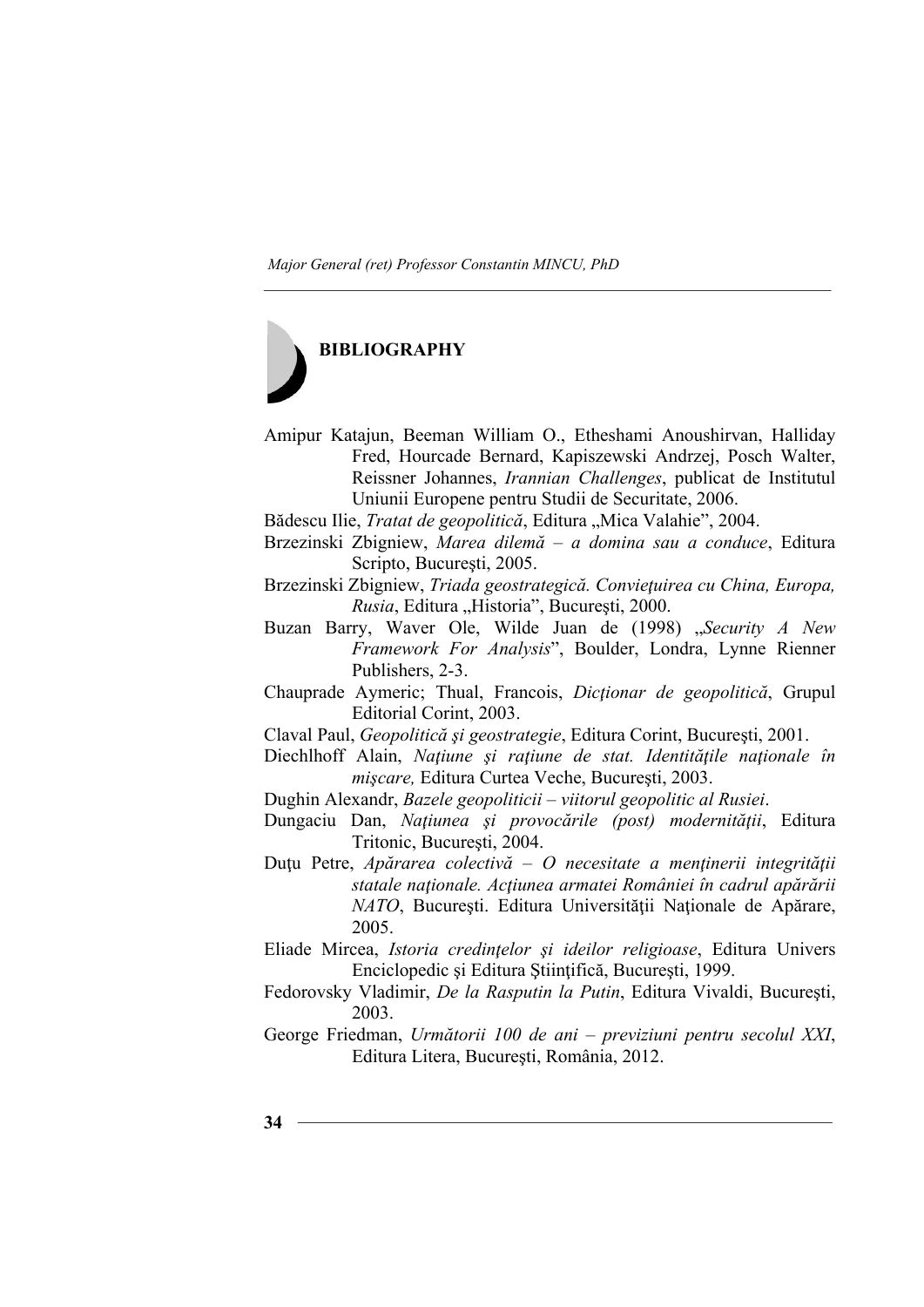- Gilpin Robert, *Economia mondială în secolul XXI. Provocarea capitalismului global*, Editura Polirom, 2004.
- Gore John, *Chaos Complexity and the lucidity*, Washington D.C., Universitatea Naţională de Apărare, 1996.
- Held David, McGrew Anthony, Goldblatt David, Perraton Jonathan, *Transformări globale. Politică, economie şi cultură*, Editura Polirom, 2004.
- Hermet Guy, *Istoria naţiunilor şi naţionalismului în Europa*, Institutul European, 1997.
- Huntington Samuel P., *Ciocnirea civilizaţiilor şi refacerea ordinii mondiale*, Editura Antet, Bucureşti, 2000.
- Teodor Frunzeti, Vladimir Zodian (coordonatori), *Enciclopedie politică şi militară, LUMEA 2009*, Editura CTIEA, Bucureşti, România, 2009.
- Teodor Frunzeti, Vladimir Zodian (coordonatori), *Enciclopedie politică şi militară, LUMEA 2011*, Editura CTIEA, Bucureşti, România, 2011.
- Teodor Frunzeti, Vladimir Zodian (coordonatori), *Enciclopedie politică şi militară, LUMEA 2013*, Editura RAO, Bucureşti, România, 2013.
- Kaldor Mary, *Războaie noi şi vechi*, Editura Antet, 1999.
- Kernic Franz, Paul Hirst, *Război şi putere în secolul 21*, Editura Antet, 2001.
- King Alexander, Schneider Bertrand, *Prima revoluţie globală: o strategie pentru supravieţuirea lumii*, Editura Tehnică, 1993.
- Kissinger Henry, *Diplomaţia*, Editura Bic All, 2002.
- Lacoste Yves, *Dictionnaire de géopolitique*, Flammarion, Paris, 1983.
- Marin Vasile, *Geopolitica şi noile provocări ale secolului XXI*, Editura Universității Transilvania, Brasov, 2004.
- Mateeva Ana, *EU stakes in Central Asia*, publicat de Institutul Uniunii Europene pentru Studii de Securitate, 2006.
- Moştoflei Constantin, Duţu Petru dr., "*Apărarea colectivă şi apărarea naţională în contextul integrării României în NATO şi aderării la Uniunea Europeană*", Editura Universităţii Naţionale de Apărare, Bucureşti, 2005.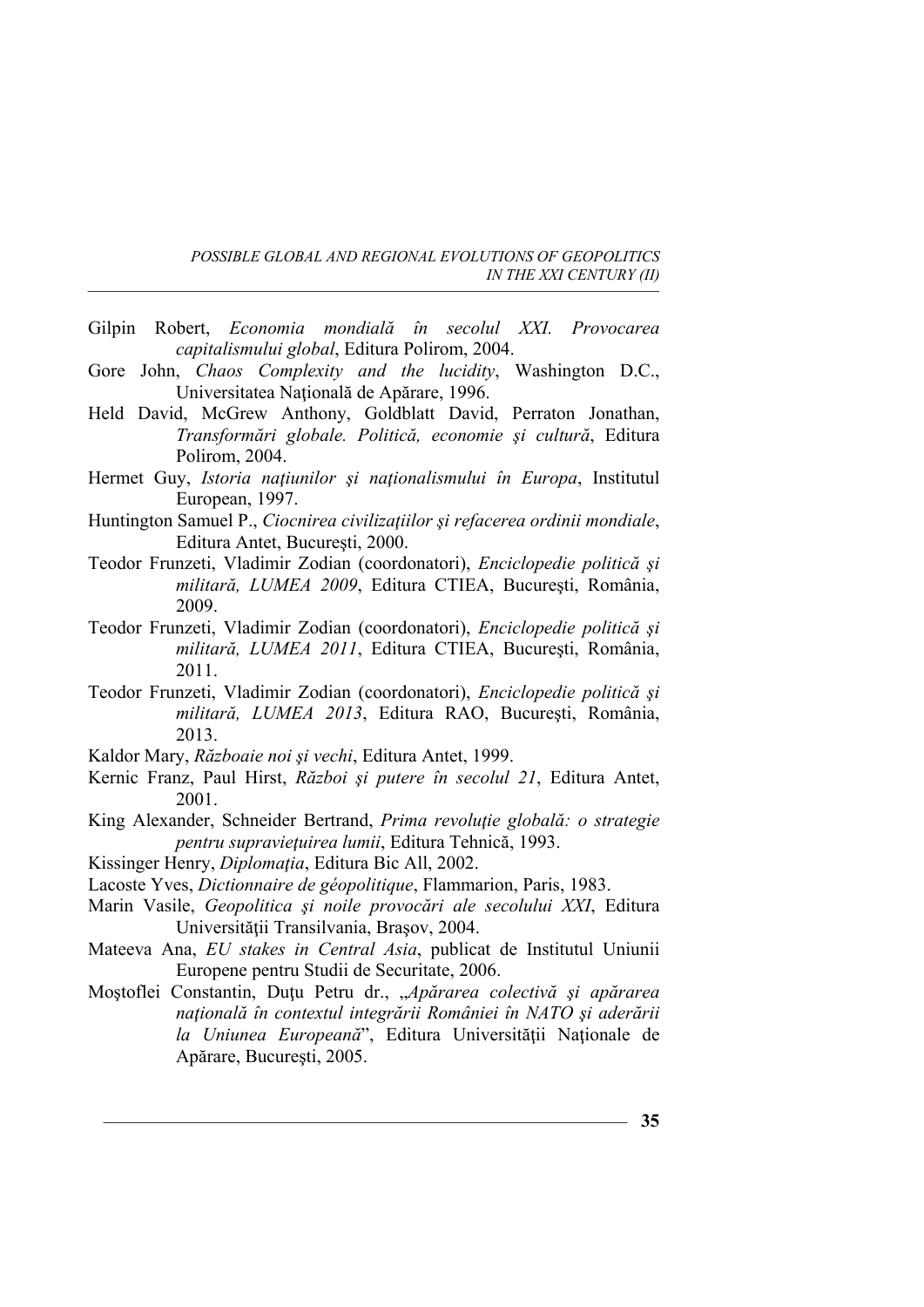- Mureşan Mircea şi gl.bg.(r) Văduva, Gheorghe, *Războiul viitorului, viitorul războiului,* Editura UNAP, Bucureşti, 2006.
- Neumann Victor, *Neam, popor sau naţiune? despre identităţile politice europene,* Editura Curtea Veche, Bucureşti, 2003.
- Nicolaescu Gheorghe, *Globalizare, regionalizare şi stat*, în *Impact strategic* nr.4-5/2002, Centrul de Studii Strategice şi de Securitate.
- Nicolaescu Gheorghe, Simileanu Vasile, *Globalizarea informaticii*, Editura Universității Naționale de Apărare "Carol I", Top Form, Bucureşti, 2005.
- Nicolaescu Gheorghe, *Gestionarea crizelor politico militare*, Editura Top Form, Bucureşti, 2003.
- Nicolaescu Gheorghe, *Geopolitica securităţii,* Editura U.N.Ap. "Carol I", Bucureşti, România, 2010.
- Nivet Bastien, *Security by proxy?: The EU and (sub)-regional Organizations: The Case of ECOWAS*, publicat de Institutul Uniunii Europene pentru Studii de Securitate, 2006.
- Onişor Constantin gl. bg. prof. univ. dr., *Teoria strategiei militare*, Editura Academiei de Înalte Studii Militare, Bucureşti, 1999.
- Popa Vasile, *Implicaţiile Globalizării asupra Securităţii Naţionale*, Centrul de Studii Strategice de Apărare şi Securitate, Editura Universității Naționale de Apărare "Carol I", București, 2005.
- Sapperstein Glenn, *Chaos Therapy: The essentials for literary applications* – Naval War College, 1995.
- Siniscalchi Joseph, Colonel, USAF, Non *Lethal Technologies: Implications For Military Strategy,* Center for Strategy and Technology Air War College, Air University, Maxwell Air Force Base, Alabama – USA – 1998.
- Siteanu Eugen, *Războiul bazat pe cunoaştere (războiul cognitiv)*, revista Impact strategic, nr. 3 (24)/2007.
- Smith Anthony, *Naţionalism şi modernism,* Editura Epigraf; Chişinău, 2002;
- Steven Metz şi Douglas V. Johnson II, *Asymmetry and U.S. Military Strategy: Definition, Background, and Strategic Concepts,* Institutul de Studii Strategice, U.S. Army War College, ianuarie 2001.

Toffler Alvin, *Al Treilea Val*, Editura Antet, 2000. Toffler Alvin, *Puterea în mişcare*, Editura Antet.